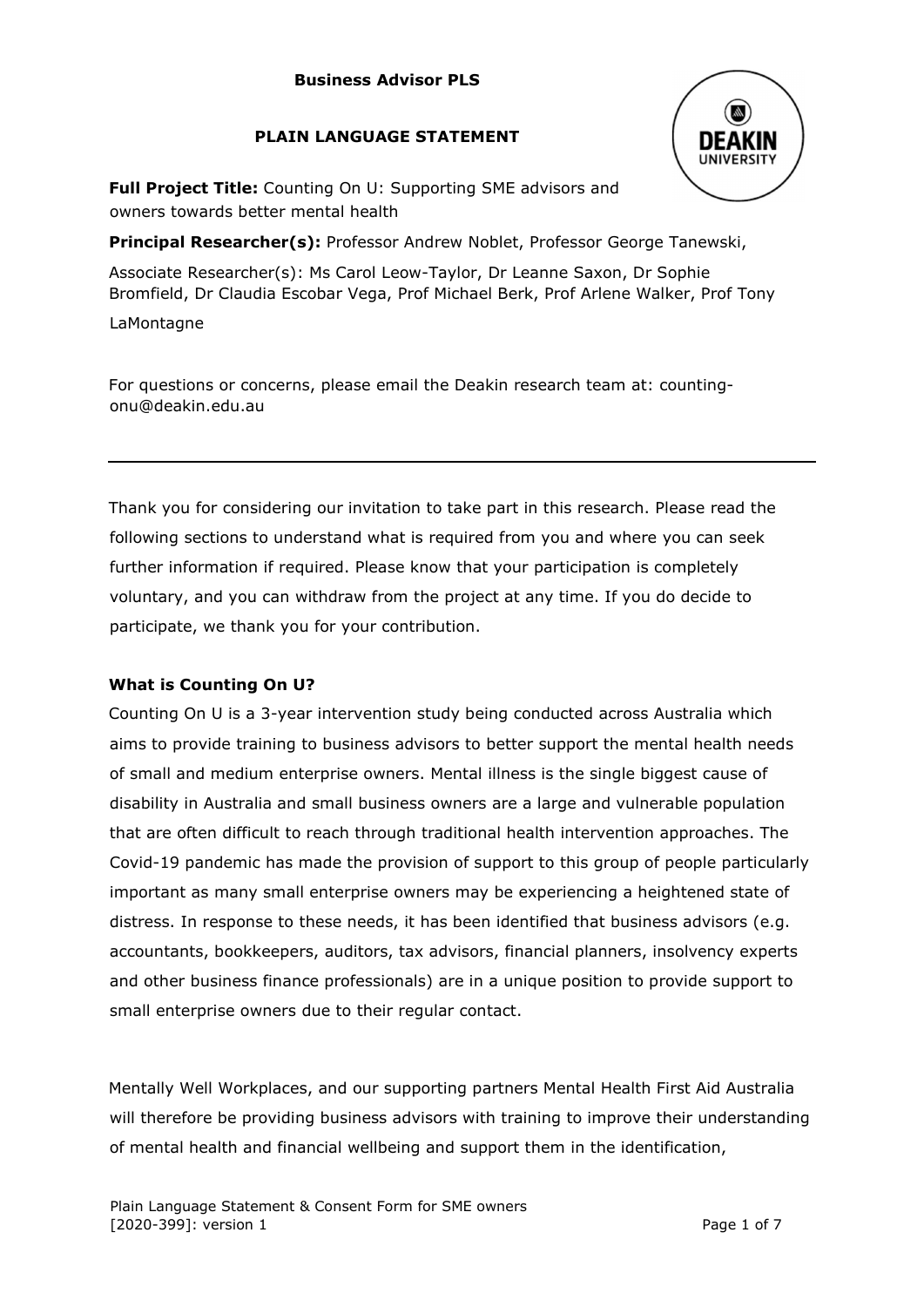management and prevention of mental health conditions within the context of a business advisor–small business owner relationship. The training program will be conducted across 2021, with follow up evaluation in 2022 and 2023 to determine its effectiveness. By taking part in the program, you will receive professional development credits that fulfil part of your professional membership requirements.

# **Who is conducting the project?**

The project is being conducted by Deakin University, with the support of our partners IPA, CPA Australia, CAANZ, ICB, ICF, AFA, FPA, Mental Health First Aid Australia, Beyond Blue, Worksafe, and the Australian Treasury.

## **Has this project been approved? Will it be monitored?**

This project has been approved by the Deakin University Human Research Ethics Committee (HREC), the National Health and Medical Research Council of Australia (NHMRC), and the Australian Treasury. The Deakin research team will monitor the project's progress and will report to Deakin University's HREC.

## **Who is funding this trial?**

This study has received funding from the National Health and Medical Research Council of Australia (NHMRC), the Australian Treasury, and our partner organisations: Mental Health First Aid Australia, Beyond Blue, Institute of Public Accountants, and Worksafe Victoria.

# **What does the project involve?**

### *Training*

Participants will complete Mental Health First Aid (MHFA) training. Participants will learn the following:

- the signs and symptoms of common and disabling mental health problems in adults;
- how to provide initial help;
- where and how to get professional help;
- what sort of help has been shown by research to be effective, and;
- how to provide mental health first aid in a crisis situation using a practical, evidence-based action plan.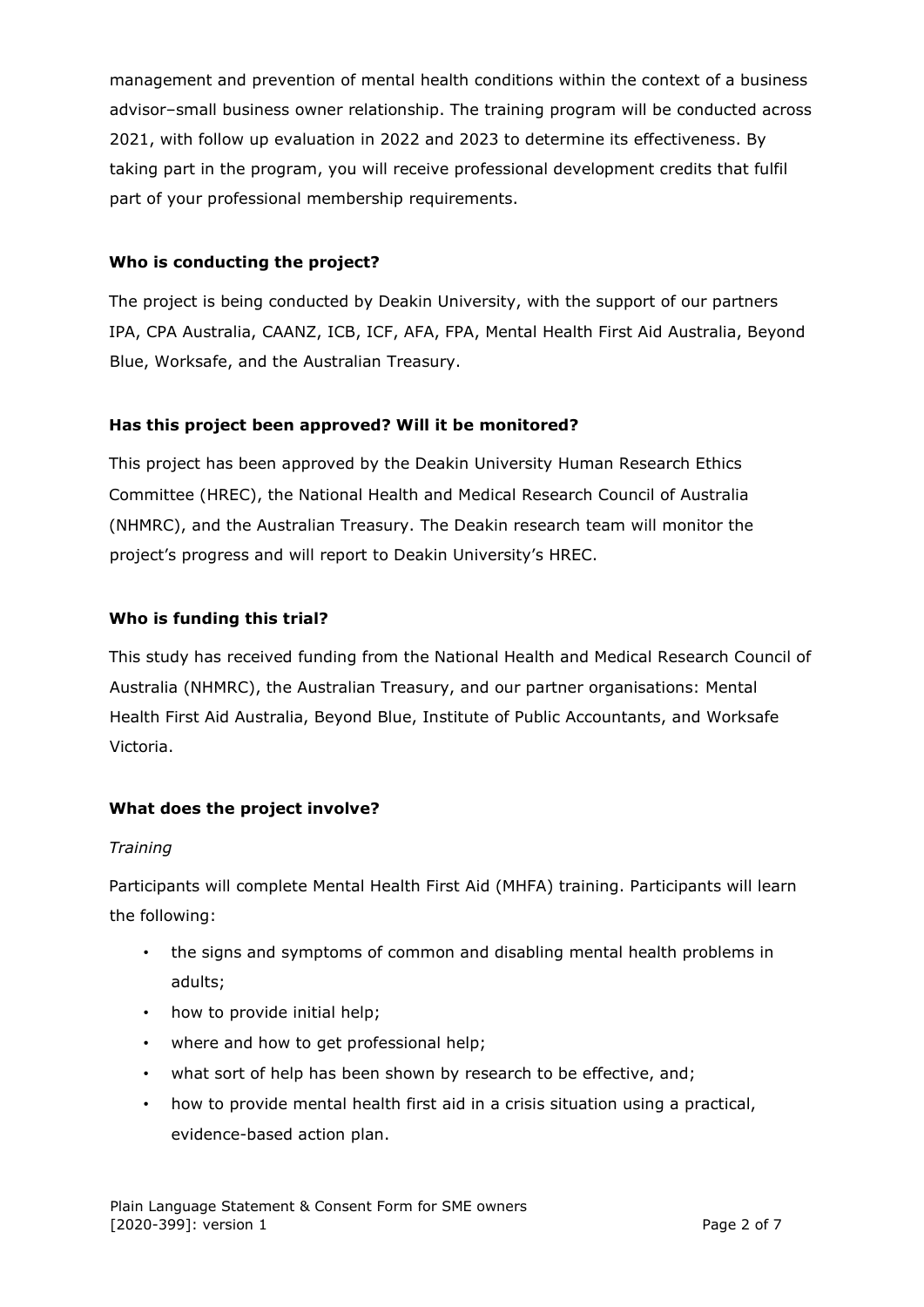The MHFA training will take approximately 10 hours in total to complete, comprising the following components:

- 5 hours of online e-learning completed in your own time, and;
- Two x 2.5 hours of online Zoom training sessions led by a Mentally Well Workplaces facilitator.

Participants will also undertake relationship building training (RBT). In this training, participants will learn about communication and rapport building, within the context of business advisor-small enterprise owner relationships. This training will involve a:

• 2 hour online Zoom training session led by a Mentally Well Workplaces facilitator.

All participants will complete a brief, online booster session 1 and 3 months after completing the initial training. The booster sessions will take 60 minutes to complete and will be conducted online via Zoom.

# *Surveys*

Prior to participating in the training, your understanding and knowledge of mental health, the quality of your relationships with your small enterprise owner clients, and your work related experiences will be assessed by completing a survey (approximately 10 minutes). This survey will be repeated during the 1-month booster session

You will also complete a brief training feedback survey after the completion of each training session (approximately 5 minutes).

# **Will there be any reimbursement or incentives to participate?**

You will not be paid for your participation in this project. However, as an incentive to participate, you will attain certification as an accredited mental health first aider. If you are a member of CPA, CA ANZ, ICB, and IPA, you will also receive between 12 to a maximum of 15 CPD points to count towards your 2021 structured learning professional development requirements.

Upon completion of both surveys, you will be entered into a prize draw to win a \$6000 travel voucher. The prize will be drawn in September 2022 and will be valid for a period of three years. You must be an Australian resident to be eligible to win the prize. For terms and conditions please [click here.](https://blogs.deakin.edu.au/counting-on-u/wp-content/uploads/sites/392/2021/08/Competition-Terms-and-Conditions_CoUCompetition.pdf)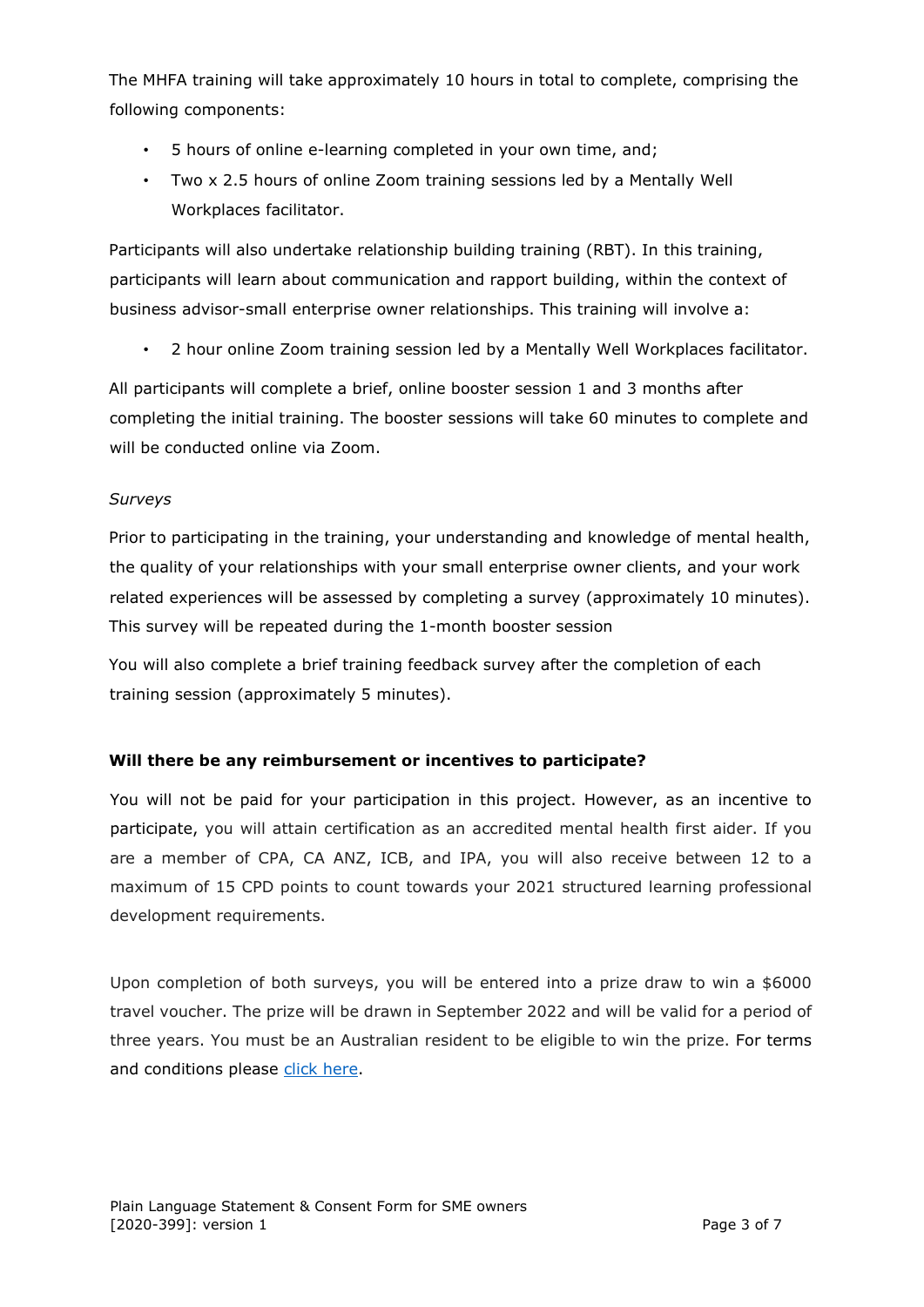## **Booking policy for training activities**

As a courtesy to fellow business advisers, please contact us as soon as you know that you are no longer able to attend training on your allocated date/time so we can source an alternate date for you. You can re-schedule your sessions up to two times:

- Re-scheduling an RBT session may (or may not) result in a re-scheduling of your two MHFA sessions
- Re-scheduling the first MHFA session will result in a re-scheduling of both MHFA sessions

If, due to extenuating circumstances, you are unable to attend RBT training on the day, please contact us and we will organise for you to watch a recording of the Zoom session.

The recording will need to be viewed in order for you to receive certification and CPD points for Counting on U. No recordings are available for MHFA sessions due to the content of topics being discussed

## **Why were you chosen for this research?**

You were chosen for this research as you provide advice to small and medium enterprise owners. Therefore, you are in a unique position to help provide support to this vulnerable and often difficult to reach population.

## **Consenting to participate in the project and withdrawing from the research**

Consent to participate in this research is obtained from you, the participant, through completion of the consent form which follows this plain language statement. You are able to withdraw from the research at any stage by contacting your accounting/bookkeeping body representative at the relevant email address below listed below:

- CAANZ members, please email: cawellbeing@charteredaccountantsanz.com
- CPA members, please email: countingonu@cpaaustralia.com.au
- IPA members, please email: ipacou@publicaccountants.org.au
- ICB members, please email: wellbeing@icb.org.au
- Registered financial planners and other business advisers not affiliated with the above member bodies, please email: counting-on-u@deakin.edu.au

All information and data that has not already been used in analyses will be deleted upon your request to withdraw.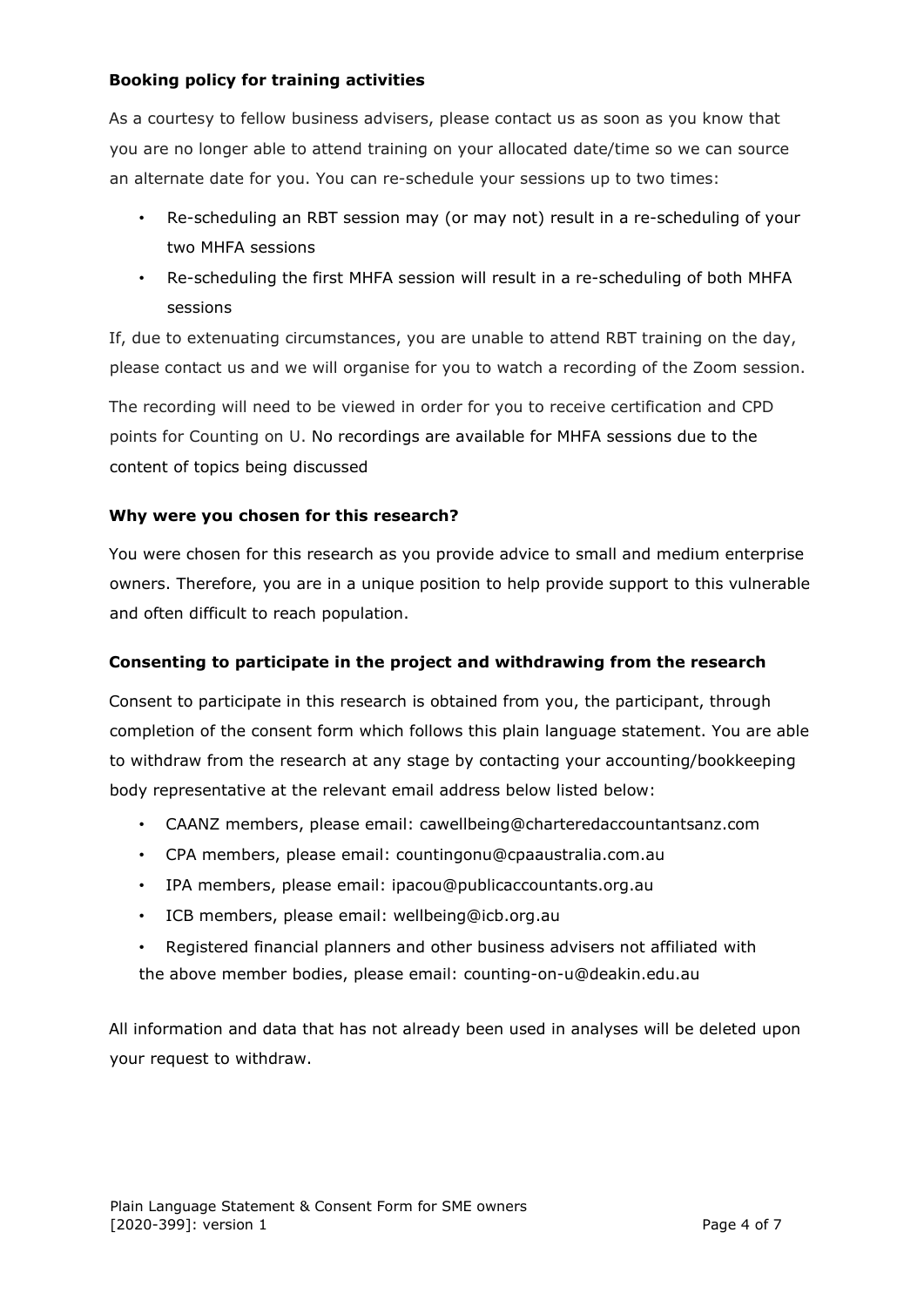#### **What are the possible benefits and risks to participants?**

Several key benefits are expected upon completion of this research program:

- 1. Business advisors will develop the skills and confidence to better support the mental health and financial wellbeing of small business owners;
- 2. Participants' small business owner clients will experience improved mental health and financial wellbeing, and;
- 3. By developing and evaluating the training initiative, our partner organisations will be able to expand the delivery of this innovative program across the sector and on an on-going basis.

Although we believe the risks associated with your participation in this study are minimal, there are some potential consequences which should be considered. As part of your participation in the training program, you will be taught skills to help someone you may be concerned about, particularly those who may be experiencing financial distress. The training will discuss conditions such as depression, stress, and anxiety within the context of understanding whether someone else is experiencing these conditions, and suicide will be discussed in this context. The surveys will also contain questions regarding your understanding of mental health conditions and negative feelings you might have been experiencing recently. There is the possibility that these discussions or surveys may elicit uncomfortable feelings. If this does occur, please be reminded that participation is completely voluntary, and you can withdraw at any stage. If withdrawing from the study is not sufficient to remedy these feelings, we encourage you to contact a range of helpful and free counselling services such as Lifeline Australia (13 11 14 or www.lifeline.org.au) and Beyond Blue (1300 22 463 or www.beyondblue.org.au).

In addition to the risks outlined in this document, we recognise the challenging circumstances the COVID-19 pandemic has caused for many community members. As such, we would like to highlight that if you, or those close to you are experiencing distress, or are in need of additional support, you are encouraged to contact **Lifeline Australia (13 11 14 or www.lifeline.org.au)** and **Beyond Blue (1300 22 463 or www.beyondblue.org.au).**

### **Confidentiality and Privacy**

All data collected as part of this project will be kept confidential. In the project invitation email, you were provided with an ID number. This ID number contains information about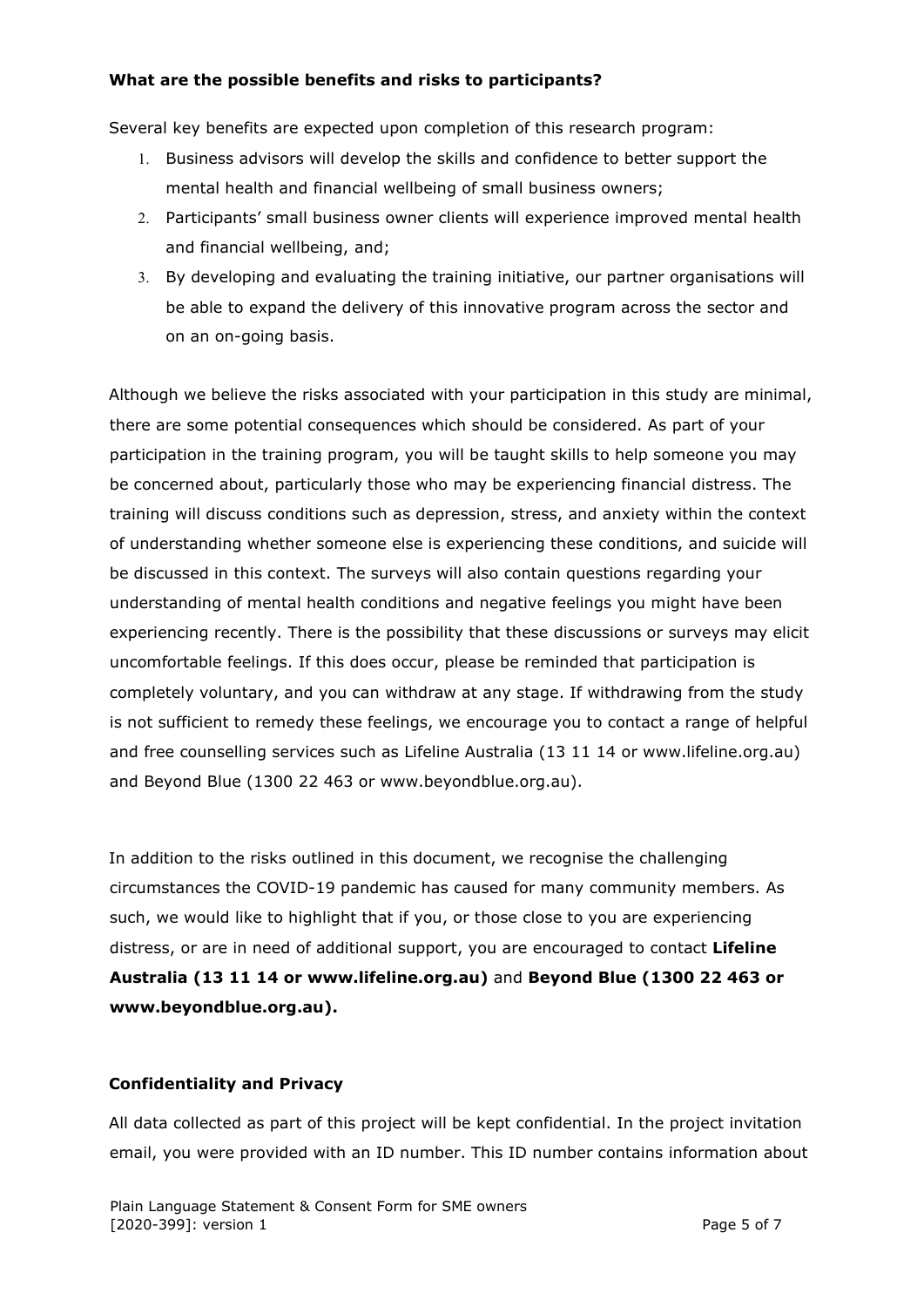the accounting/bookkeeping body that you belong to. A correspondence table linking the ID number to your contact details (e.g. name, employer, email address) will be maintained and held by the accounting/bookkeeping body on a secure, password protected server which is only accessible to the accounting/bookkeeping body. This correspondence table will be destroyed after completion of the project. No other identifying information (e.g. name, employer, email address) will be collected with your responses.

You will be asked to consent to the research team accessing your de-identified demographic data (e.g. state, postcode, age, role) held by IPA, CPA Australia, CAANZ or ICB. However, the research team will not collect any identifying information from peak accounting or bookkeeping bodies (e.g. name, employer, email address).

The research team will not disclose your survey responses to the accounting/bookkeeping bodies, your employer, or your small enterprise owner clients. The only information the accounting/bookkeeping bodies will have access to are membership data, consent to participate in the project, and your ID number.

You will be asked to consent to your name and email address being provided to Mentally Well Workplaces (the external vendor housing the Counting on U group of training facilitators) for the purposes of sending you Zoom session links, training materials, evaluation surveys, and for post-training coaching/mentoring follow-up. You will also be asked to consent to your name and mailing address being provided to Mental Health First Aid Australia for the purposes of sending you a hard copy of the MHFA training manual.

These contact details will be maintained and held by Mentally Well Workplaces and Mental Health First Aid Australia on secure, password protected servers which will only be accessible to Mentally Well Workplaces or Mental Health First Aid Australia. These records will be destroyed after completion of the project.

It is possible that the anonymous data from this study may be shared with other researchers in the field with the goal of improving our understanding of the effectiveness of interventions aimed at improving the financial wellbeing and mental health of SME owners. Any future research project involving new researchers would need to be ethically-approved through a Human Research Ethics Committee.